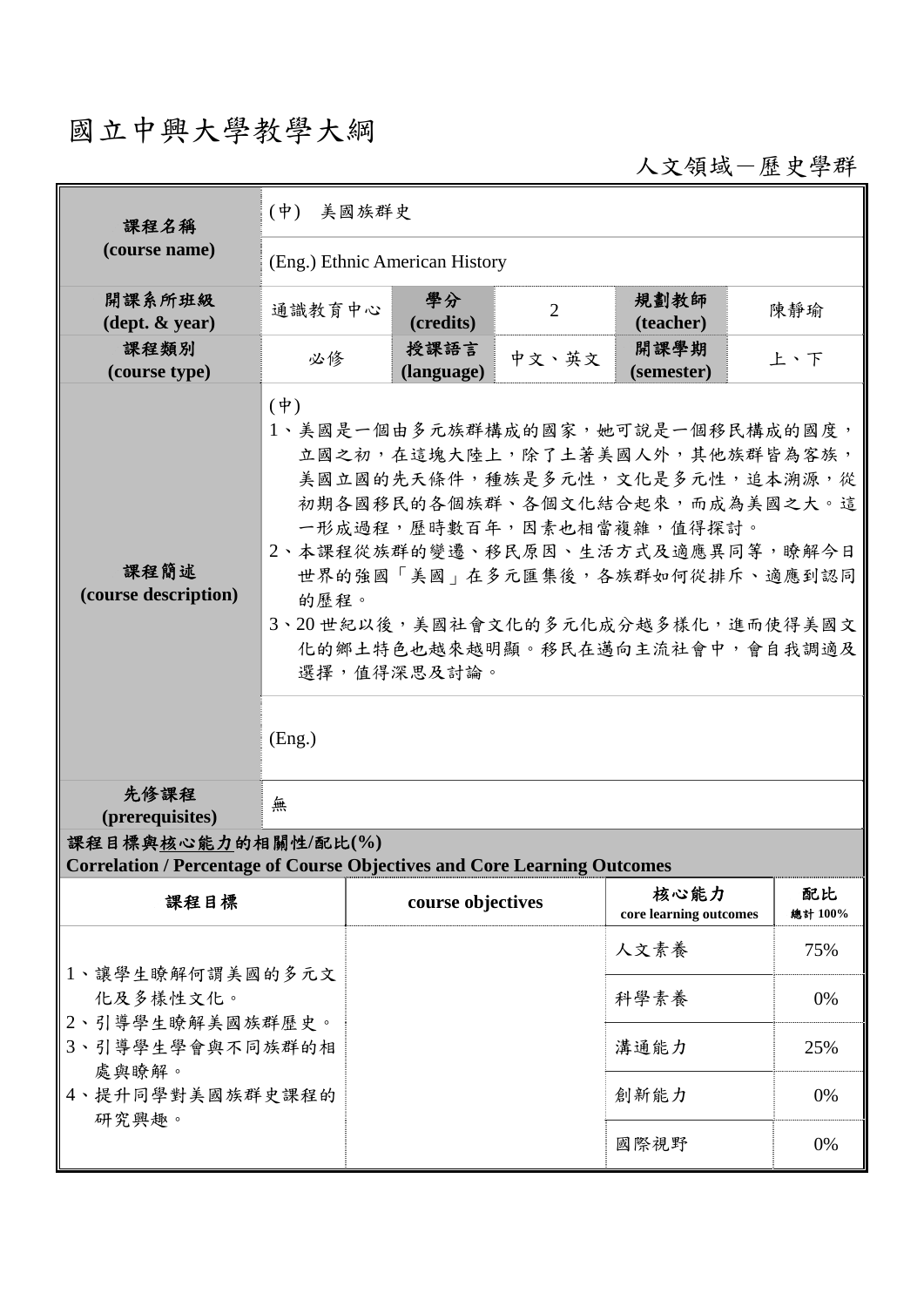|                                                                                           |                |                      |        |                                   | 社會關懷 | 0% |  |  |  |  |
|-------------------------------------------------------------------------------------------|----------------|----------------------|--------|-----------------------------------|------|----|--|--|--|--|
| 課程目標之教學方法與評量方式<br><b>Teaching Strategies and Assessment Methods for Course Objectives</b> |                |                      |        |                                   |      |    |  |  |  |  |
|                                                                                           |                | 教學方法                 |        |                                   | 評量方式 |    |  |  |  |  |
| 講授                                                                                        |                |                      |        | 期中考 40%<br>期末考 40%<br>課堂參與及出席 20% |      |    |  |  |  |  |
| 授課內容 (單元名稱與內容、習作/考試進度、備註)<br>(course content and homework/tests schedule)                 |                |                      |        |                                   |      |    |  |  |  |  |
|                                                                                           | 週次             |                      | 課<br>授 | 大                                 | 綱    |    |  |  |  |  |
|                                                                                           | 1              | 課程安排講解及本課程的內容大要敘述    |        |                                   |      |    |  |  |  |  |
|                                                                                           | 2              | 緒論                   |        |                                   |      |    |  |  |  |  |
|                                                                                           | 3              | 土著美國人                |        |                                   |      |    |  |  |  |  |
|                                                                                           | $\overline{4}$ | 土著美國人                |        |                                   |      |    |  |  |  |  |
|                                                                                           | 5              | 來自歐洲的美國人             |        |                                   |      |    |  |  |  |  |
|                                                                                           | 6              | 來自歐洲的美國人             |        |                                   |      |    |  |  |  |  |
|                                                                                           | 7              | 來自非洲的美國人             |        |                                   |      |    |  |  |  |  |
|                                                                                           | 8              | 來自非洲的美國人             |        |                                   |      |    |  |  |  |  |
|                                                                                           | 9              | 期中考                  |        |                                   |      |    |  |  |  |  |
|                                                                                           | 10             | 來自亞洲的美國人             |        |                                   |      |    |  |  |  |  |
|                                                                                           | 11             | 來自亞洲的美國人             |        |                                   |      |    |  |  |  |  |
|                                                                                           | 12             | 來自拉丁美洲的美國人           |        |                                   |      |    |  |  |  |  |
|                                                                                           | 13             | 來自拉丁美洲族群             |        |                                   |      |    |  |  |  |  |
|                                                                                           | 14             | 美國多元文化下族群的融合         |        |                                   |      |    |  |  |  |  |
|                                                                                           | 15             | 美國多元文化下族群的摩擦及問題      |        |                                   |      |    |  |  |  |  |
|                                                                                           | 16             | 美國是「大熔爐」或「大拼盤」的多族群國家 |        |                                   |      |    |  |  |  |  |
|                                                                                           | 17             | 結論及討論                |        |                                   |      |    |  |  |  |  |
|                                                                                           | 18             | 期末考                  |        |                                   |      |    |  |  |  |  |
| 教科書&參考書目(書名、作者、書局、代理商、說明)<br>(textbook & other references)                                |                |                      |        |                                   |      |    |  |  |  |  |
|                                                                                           | ■指定教科書:        |                      |        |                                   |      |    |  |  |  |  |
| 陳靜瑜,《美國族群史》,台北:國立編譯館,2006年。                                                               |                |                      |        |                                   |      |    |  |  |  |  |